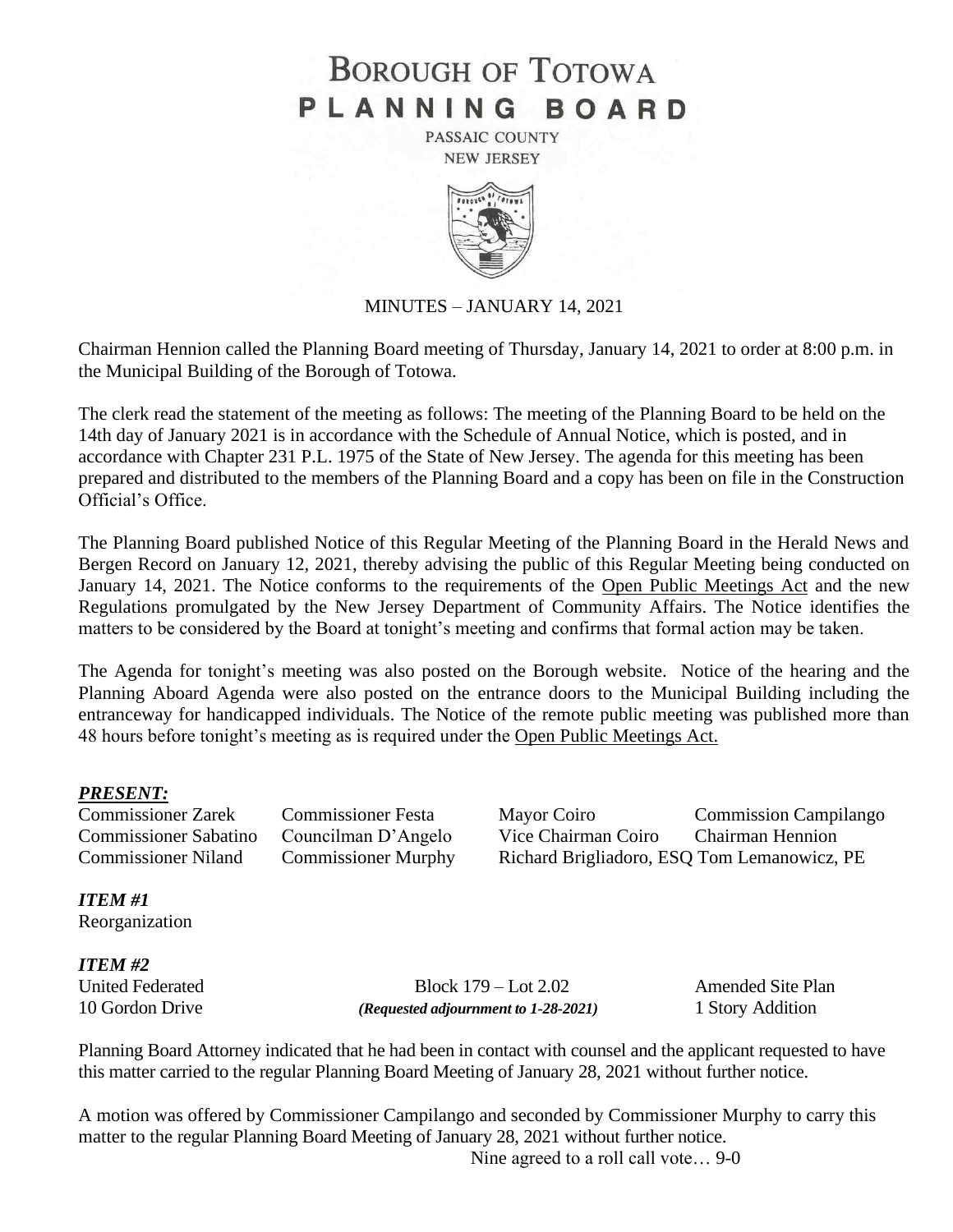## PLANNING BOARD MEETING JANUARY 14, 2021 MINUTES CONTINUED PAGE 2

# *ITEM #3*

Totowa Quality Repair, LLC Block 96 – Lot 1 Site Plan Approval 401 Union Blvd. Certificate of Use

Mr. Ramsey Merhi, attorney for the applicant and Ms. Amal Merhi, applicant appeared requesting the occupancy. for an automotive repair shop.

Planning Board Attorney read a letter of intent into the record. The h anticipated ours of operation will be 8:00 a.m. to 6:00 p.m. There will be one employee.

The applicant was sworn in. Ms. Amal Merhi testified that the applicant will specialize in tire changes, tune-ups, suspension work and light automotive repair. The Applicant represents that it will replace the existing front facade signage with new signage to reflect the name of the new business. The signage will be no larger than the existing signage and illuminated in the same manner. The Applicant also represents that if, in the future the Applicant intends to install building facade signage on the Crews Street side of the building as well as a free-standing sign on the corner of the property at Union Boulevard and Crews Street, that it will either conform to the Ordinance requirements or return to the Planning Board for approval of the signage.

A motion was offered by Commissioner Campilango and seconded by Commissioner Murphy to approve the minor site plan as presented. This approval is subject to and contingent upon the following conditions and will be memorialized in a Resolution at a future date:

- 1. The construction of internal partitions, exits, entrances and fire safety devices are subject to and require the approval of the fire sub-code official, the fire inspector and the building inspector.
- 2. The applicant will supply the Chief of Police with an emergency contact list and will also obtain the approval of the Police Chief in regards to all alarms and security devices.
- 3. There will be no outside storage of equipment or materials.
- 4. There shall be no noise which exceeds local county or state standards at the property line.
- 5. All terms and conditions of the Board's prior resolutions remain in full force and effect except as satisfied or amended and not in conflict with this approval.

Nine agreed to a roll call vote… 9-0

| ITEM #4                           |                    |                                          |
|-----------------------------------|--------------------|------------------------------------------|
| Icon Auto Group<br>87 Union Blvd. | Block $11 -$ Lot 2 | Site Plan Approval<br>Certificate of Use |
|                                   |                    |                                          |

Mr. Roberto Severino, applicant appeared requesting the occupancy of approximately 1,260 sq. ft for office use only of an auto brokerage company.

Planning Board Attorney read a letter of intent into the record. The anticipated hours of operation will be Monday thru Friday 9:00 a.m. to 6:00 p.m. and Saturday hours by appointment only. There will be one employee.

The applicant was sworn in. Roberto Severino testified that there will be no inventory of vehicles on the lot. He further testified that he negotiates the best possible deal for his customers and then he delivers the vehicle to the customer's house. The Applicant will use the same sign area but will change the text on the sign to reflect the name of the new business. The sign will be a black and white sign and will be located above the entrance door. The new sign will be no larger than the existing sign and illuminated in the same manner.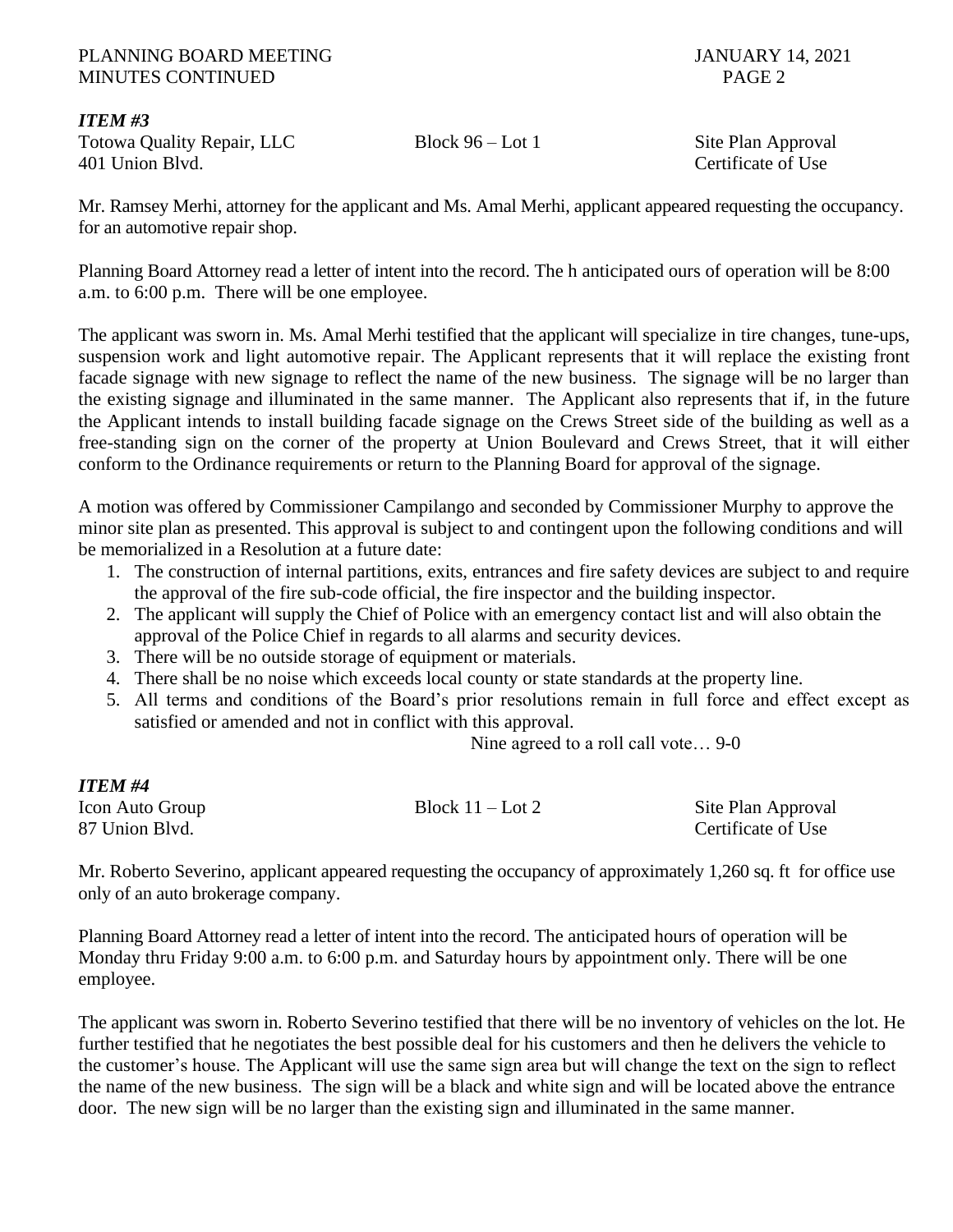A motion was offered by Commissioner Campilango and seconded by Commissioner Murphy to approve the minor site plan as presented. This approval is subject to and contingent upon the following conditions and will be memorialized in a Resolution at a future date:

- 1. The construction of internal partitions, exits, entrances and fire safety devices are subject to and require the approval of the fire sub-code official, the fire inspector and the building inspector.
- 2. The applicant will supply the Chief of Police with an emergency contact list and will also obtain the approval of the Police Chief in regards to all alarms and security devices.
- 3. There will be no outside storage of equipment or materials.
- 4. The Applicant will use the same sign area but will change the text on the sign to reflect the name of the new business. The sign will be a black and white sign and will be located above the entrance door. The new sign will be no larger than the existing sign and illuminated in the same manner.

Nine agreed to a roll call vote…9-0

# *ITEM #5*

| BC International Group Inc. | Block $169 -$ Lot 6 | Site Plan Approval |
|-----------------------------|---------------------|--------------------|
| 930 Riverview Drive         | (Suite 800, Unit 7) | Certificate of Use |

Mr. Teli Spyropoulos, applicant appeared requesting the occupancy of approximately 19,094 sq. ft . to relocate its business. The nature of the business is that of a corporate office and main distribution facility for fur merchandising and fur storage.

Planning Board Attorney read a letter of intent into the record. The anticipated hours of operation will be Monday thru Friday 7:00 a.m. to 6:00 p.m.. There are approximately 37 employees on site.

Mr. Spyropoulos testified as to the nature of the business. The Applicant will place one sign on the front door, one sign on the rear door and one sign in the space provided on the existing multi-tenant sign

A motion was offered by Commissioner Campilango and seconded by Commissioner Festa to approve the minor site plan as presented. This approval is subject to and contingent upon the following conditions and will be memorialized in a Resolution at a future date:

- 1. The construction of internal partitions, exits, entrances and fire safety devices are subject to and require the approval of the fire sub-code official, the fire inspector and the building inspector.
- 2. The applicant will supply the Chief of Police with an emergency contact list and will also obtain the approval of the Police Chief in regards to all alarms and security devices.
- 3. There will be no outside storage of equipment or materials.
- 4. The Applicant will place one sign on the front door, one sign on the rear door and one sign in the space provided on the existing multi-tenant sign.
- 5. All terms and conditions of the Board's prior resolutions remain in full force and effect except as satisfied or amended and not in conflict with this approval.

Nine agreed to a roll call vote…9-0

| <b>ITEM#6</b>   |                              |                    |
|-----------------|------------------------------|--------------------|
| Tina's Bridal.  | Block $103 -$ Lots $13 & 14$ | Site Plan Approval |
| 388 Union Blvd. |                              | Certificate of Use |

Mr. Dan Miglino, applicant appeared requesting the occupancy of approximately 1,100 sq. ft . to relocate its business from 435 Minnisink Road, Totowa . The Applicant creates bridal gowns, bridesmaids dresses and special occasion gowns and dresses. The Applicant functions as a full-service bridal retail shop.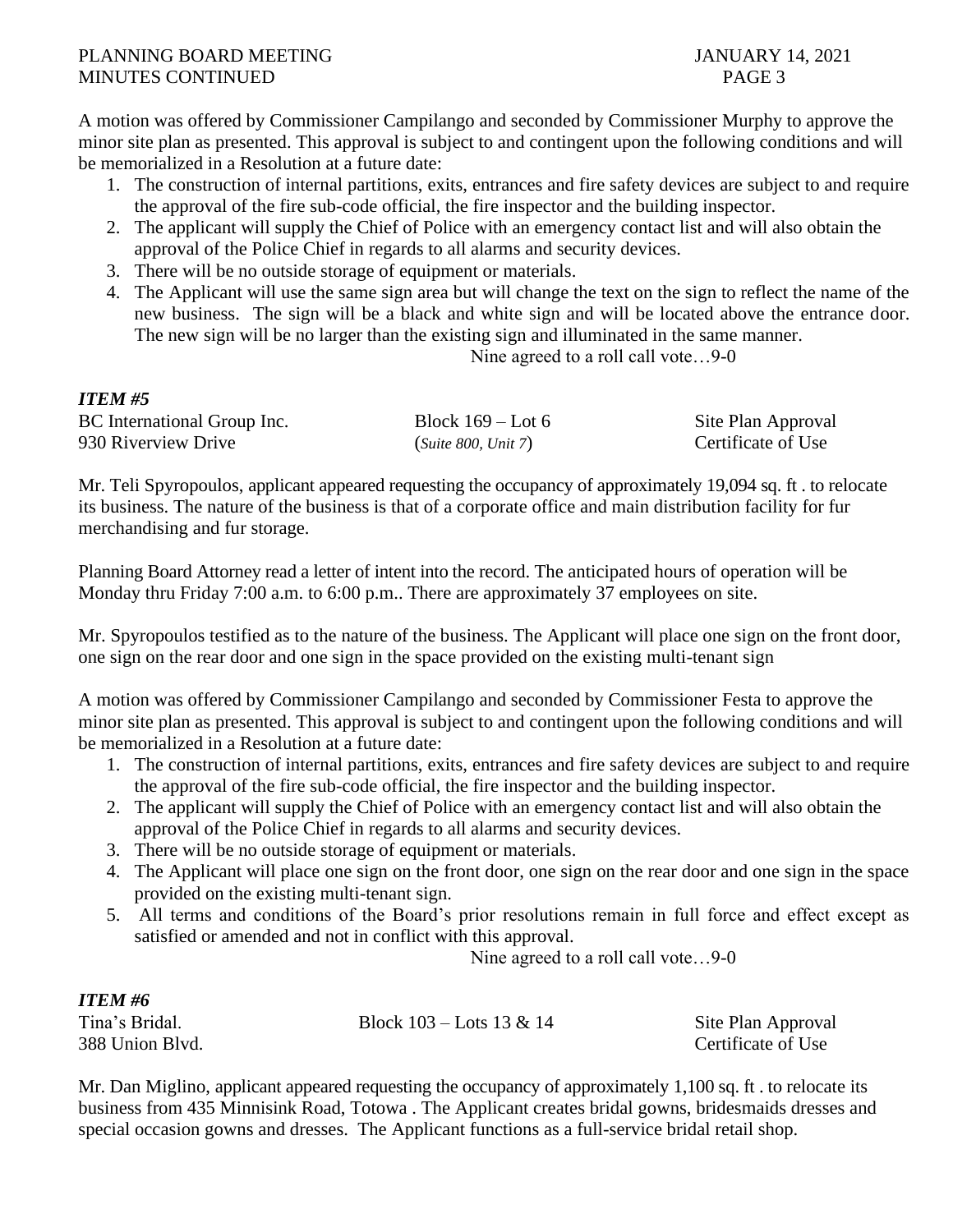# PLANNING BOARD MEETING JANUARY 14, 2021 MINUTES CONTINUED PAGE 4

Planning Board Attorney read a letter of intent into the record. The anticipated hours of operation will be Tuesday, Wednesday and Thursday from 12:00 p.m. to 8:00 p.m., Friday and Saturday from 10:00 a.m. to 5:00 p.m. and Sunday from 12:00 p.m. to 4:00 p.m.

Mr. Miglino testified that Tina's Bridal is a long-term resident of the Borough. Typically entrance to the store is by appointment only with a four person maximum at this time due to COVID-19 restrictions. Mr. Miglino indicated that they are only doing cosmetic changes to the interior. He further testified that there is parking in the rear of the building as well as street parking. He also testified that the Applicant would use the existing sign box but change the text to reflect the name of the new business. Further, the Applicant has been instructed by the landlord to match the sign colors of the other tenant on site. The Applicant indicated that it would provide a sign with a black background and white lettering to be in conformance with the existing signage on the site.

A motion was offered by Commissioner Campilango and seconded by Commissioner Murphy to approve the minor site plan as presented. This approval is subject to and contingent upon the following conditions and will be memorialized in a Resolution at a future date:

- 1. The construction of internal partitions, exits, entrances and fire safety devices are subject to and require the approval of the fire sub-code official, the fire inspector and the building inspector.
- 2. The applicant will supply the Chief of Police with an emergency contact list and will also obtain the approval of the Police Chief in regards to all alarms and security devices.
- 3. There will be no outside storage of equipment or materials.
- 4. The Applicant will use the existing sign box and change the text to reflect the name of the new business. The Applicant has been instructed by the landlord to match the sign colors of the other tenant on site. The Applicant indicated that it would provide a sign with a black background and white lettering to be in conformance with the existing signage on the site.

Nine agreed to a roll call vote…9-0

### *ITEM #7*

| <b>Flawless Auto Group</b> | Block $139 -$ Lot 1 | Site Plan Approval |
|----------------------------|---------------------|--------------------|
| 590 Union Blvd.            |                     | Certificate of Use |

Ms. Neraida Montalvo appeared requesting the continued occupancy for an auto leasing brokerage business. The proposed use of the premises is an office use, there will be no inventory of vehicles stored n site.

Planning Board Attorney read a letter of intent into the record. The Applicant assists customers with buying and leasing vehicles. The Applicant also returns leased vehicles to the dealer and picks up new leased or purchased vehicles from the dealer and delivers them directly to the customer's residence. The anticipated hours of operation are Tuesday, Wednesday, Thursday, Friday and Saturday from 11:00 a.m. to 6:00 p.m.

Ms. Neraida Montalvo testified as to the nature of the business and indicated that this will be a second location. Ms. Montalvo testified that the prior occupant of the premises also operated an auto leasing brokerage business.

A motion was offered by Commissioner Campilango and seconded by Commissioner Murphy to approve the minor site plan as presented. This approval is subject to and contingent upon the following conditions and will be memorialized in a Resolution at a future date:

- 1. The construction of internal partitions, exits, entrances and fire safety devices are subject to and require the approval of the fire sub-code official, the fire inspector and the building inspector.
- 2. The applicant will supply the Chief of Police with an emergency contact list and will also obtain the approval of the Police Chief in regards to all alarms and security devices.